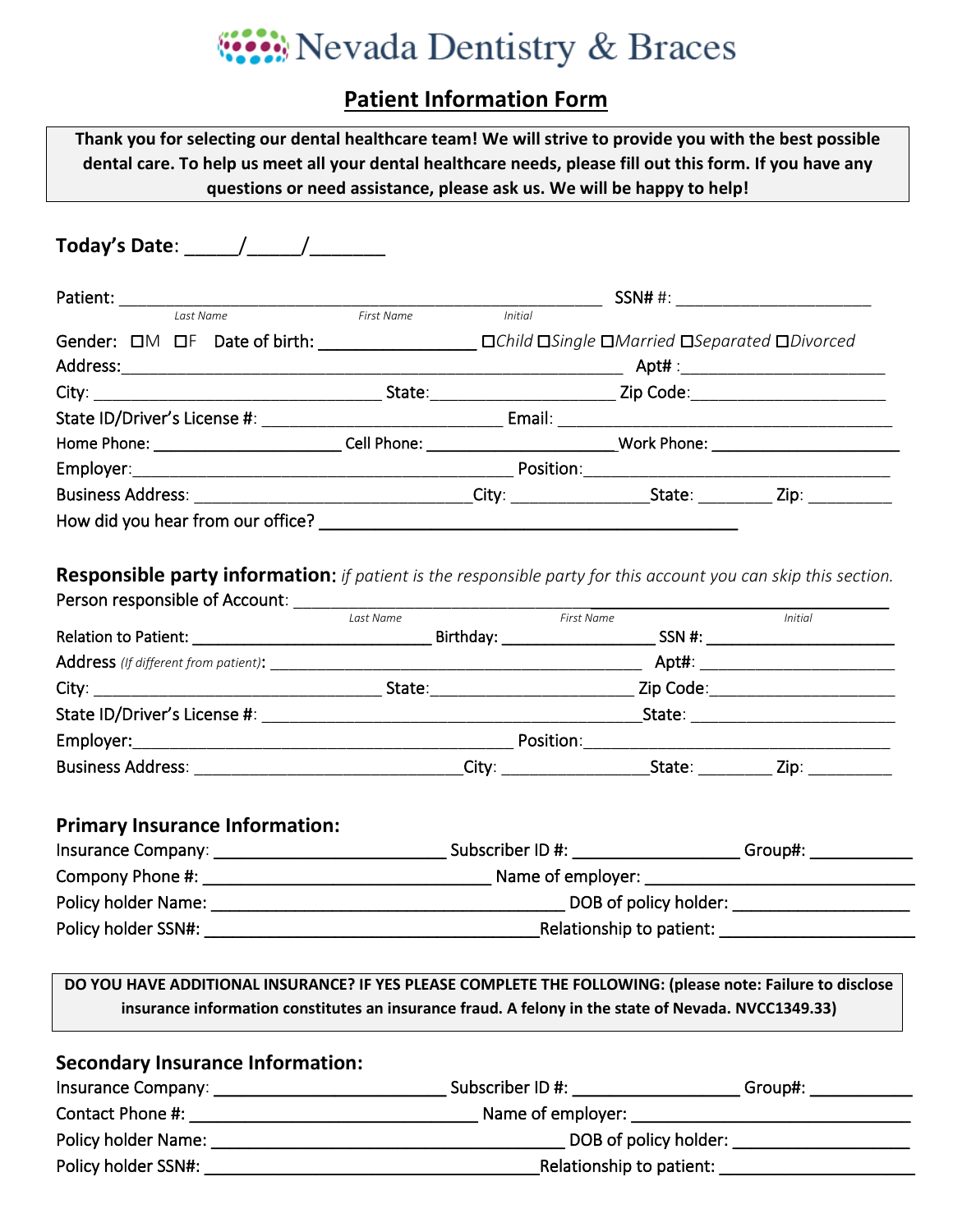### **Patient medical history:**

| <b>Physician:</b>                                                                                        |           |                                                               |                                                                                                                 |  |  |  |  |  |  |  |
|----------------------------------------------------------------------------------------------------------|-----------|---------------------------------------------------------------|-----------------------------------------------------------------------------------------------------------------|--|--|--|--|--|--|--|
|                                                                                                          |           |                                                               | 2. Are you under any medical treatment now? YES NO (If yes, please explain): _______________________.           |  |  |  |  |  |  |  |
| 3. Have you ever been hospitalized for any surgical operation or serious illness in the past year?YES NO |           |                                                               |                                                                                                                 |  |  |  |  |  |  |  |
| If yes, please explain:                                                                                  |           |                                                               |                                                                                                                 |  |  |  |  |  |  |  |
| 4. Are you taking any medication(s) Including non-prescription medicine? If yes, please list below:      |           |                                                               |                                                                                                                 |  |  |  |  |  |  |  |
| 5. Patient Dental History                                                                                |           |                                                               |                                                                                                                 |  |  |  |  |  |  |  |
| -Name of previous Dentist:                                                                               |           | Date of last Exam:                                            |                                                                                                                 |  |  |  |  |  |  |  |
|                                                                                                          |           | -Are you having any pain? Circle pain level that applies: 1 2 | $\mathbf{3}$<br>5<br>6<br>9<br>10<br>4<br>7<br>8                                                                |  |  |  |  |  |  |  |
|                                                                                                          |           |                                                               | -Do you wear Dentures or Partials? If yes, please state the date of placement:<br>-                             |  |  |  |  |  |  |  |
| 6. For women only:                                                                                       |           |                                                               |                                                                                                                 |  |  |  |  |  |  |  |
|                                                                                                          |           |                                                               | NO.                                                                                                             |  |  |  |  |  |  |  |
|                                                                                                          |           |                                                               | Expected Delivery Date:__________________________. Are you nursing/Breastfeeding?YES<br><b>NO</b>               |  |  |  |  |  |  |  |
| 7. Are you allergic to or have you had any reaction to the following?                                    |           |                                                               |                                                                                                                 |  |  |  |  |  |  |  |
|                                                                                                          |           |                                                               | Penicillin or any other Antibiotics <b>YES</b> NO - If yes please explain:                                      |  |  |  |  |  |  |  |
| Local Anesthetics(e.g. Novocain) YES NO                                                                  |           |                                                               |                                                                                                                 |  |  |  |  |  |  |  |
| Sulfa Drugs YES NO                                                                                       |           |                                                               | Aspirin <b>YES NO</b>                                                                                           |  |  |  |  |  |  |  |
| Barbiturates <b>YES</b>                                                                                  | <b>NO</b> |                                                               | Metals <b>YES</b><br><b>NO</b>                                                                                  |  |  |  |  |  |  |  |
| Sedatives <b>YES</b>                                                                                     | <b>NO</b> |                                                               | Latex rubber <b>YES</b><br><b>NO</b>                                                                            |  |  |  |  |  |  |  |
| lodine <b>YES</b>                                                                                        | <b>NO</b> |                                                               | Nitrile <b>YES</b><br><b>NO</b>                                                                                 |  |  |  |  |  |  |  |
| NSAID <b>YES</b>                                                                                         | <b>NO</b> |                                                               | Other (please list): Management Contains a series of the contact of the contact of the contact of the contact o |  |  |  |  |  |  |  |
| 8. Do you use tobacco?YES NO                                                                             |           |                                                               | 9. Do you use controlled substances?YES NO                                                                      |  |  |  |  |  |  |  |
|                                                                                                          |           |                                                               |                                                                                                                 |  |  |  |  |  |  |  |
| 10. Do you have or have you had any of the following?                                                    |           |                                                               |                                                                                                                 |  |  |  |  |  |  |  |
| High Blood Pressure YES NO Blood Thinners? YES NO                                                        |           |                                                               | <b>NO</b>                                                                                                       |  |  |  |  |  |  |  |
| Low Blood PressureYES                                                                                    | <b>NO</b> |                                                               | <b>NO</b>                                                                                                       |  |  |  |  |  |  |  |
| Heart attack <b>YES</b>                                                                                  | <b>NO</b> | Date: <u>_______</u>                                          | <b>NO</b>                                                                                                       |  |  |  |  |  |  |  |
| Heart problems YES                                                                                       | <b>NO</b> |                                                               | <b>NO</b>                                                                                                       |  |  |  |  |  |  |  |
| Heart MurmurYES                                                                                          | <b>NO</b> |                                                               | <b>NO</b>                                                                                                       |  |  |  |  |  |  |  |
| Mitral Valve Prolapse <b>YES NO Date:</b>                                                                |           |                                                               | Hepatitis YES NO (Type):<br>$\sim$                                                                              |  |  |  |  |  |  |  |
| Cardiac Pacemaker YES                                                                                    | <b>NO</b> | Installed:___________________                                 | <b>NO</b>                                                                                                       |  |  |  |  |  |  |  |
| Stroke <b>YES</b>                                                                                        | <b>NO</b> |                                                               | Sexually Transmitted Disease YES<br><b>NO</b>                                                                   |  |  |  |  |  |  |  |
|                                                                                                          | <b>NO</b> |                                                               | <b>NO</b>                                                                                                       |  |  |  |  |  |  |  |
| Epilepsy/Seizures YES                                                                                    | <b>NO</b> |                                                               | Recent weight loss YES<br><b>NO</b>                                                                             |  |  |  |  |  |  |  |
| Easily Winded YES                                                                                        | <b>NO</b> |                                                               | Stomach Troubles YES<br><b>NO</b>                                                                               |  |  |  |  |  |  |  |
| Frequently Tired YES                                                                                     | <b>NO</b> |                                                               | <b>NO</b>                                                                                                       |  |  |  |  |  |  |  |
|                                                                                                          | <b>NO</b> |                                                               | Respiratory Problems YES<br><b>NO</b>                                                                           |  |  |  |  |  |  |  |
|                                                                                                          | <b>NO</b> |                                                               | <b>NO</b>                                                                                                       |  |  |  |  |  |  |  |
| Thyroid Problems YES                                                                                     | <b>NO</b> |                                                               | Joint Replacement/Implant YES<br><b>NO</b>                                                                      |  |  |  |  |  |  |  |
|                                                                                                          | <b>NO</b> | Active? YES NO                                                | Swollen Ankles YES<br><b>NO</b>                                                                                 |  |  |  |  |  |  |  |
|                                                                                                          | <b>NO</b> |                                                               | <b>NO</b>                                                                                                       |  |  |  |  |  |  |  |
| Radiation Therapy YES                                                                                    | <b>NO</b> |                                                               | Others please list below:                                                                                       |  |  |  |  |  |  |  |
|                                                                                                          | <b>NO</b> |                                                               |                                                                                                                 |  |  |  |  |  |  |  |
|                                                                                                          | <b>NO</b> |                                                               |                                                                                                                 |  |  |  |  |  |  |  |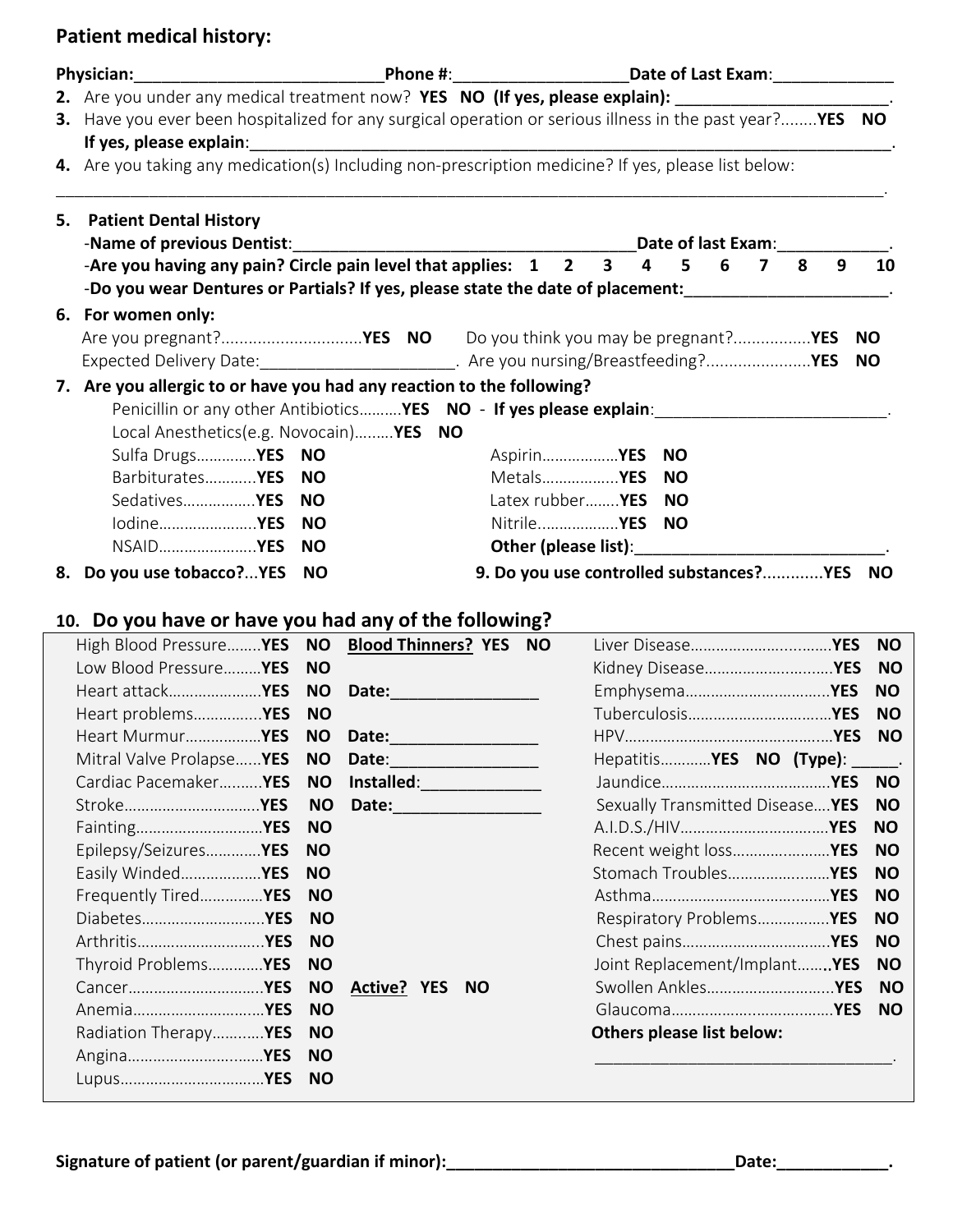## West Nevada Dentistry & Braces

#### **FINANCIAL POLICY 4492 S. PECOS RD, LAS VEGAS, NV 89121 PH: (702)701-7999 FAX: (702)722-2277**

This is an agreement between Nevada Dentistry & Braces, as a creditor, ad the patient/Debtor named on this form. In this agreement the word "you", "your" and "yours" mean the Insured/Debtor. The word "account" means the account that has been established in your name to which charges are made and credited. The words "we", "us" and "ours" refer to Nevada Dentistry & Braces. By executing this agreement, you are agreeing to pay for all services that are received.

#### **PAYMENT OPTIONS IF YOU HAVE NO INSURANCE:**

A: You choose to pay cash, debit, or credit card on the day of which treatment is rendered. (NO CHECKS) B: On treatment involving surgery, the payment is due on or before the day of payment agreement.

C: We offer special financing through Care Credit, Wells Fargo, HCS, and Green Sky. ASK US HOW TO APPLY!

#### **PAYMENT OPTIONS IF YOU HAVE INSURANCE:**

**A:** You choose to pay your deductible and any out-of-pocket portions at the time services are rendered by cash, debit or credit card. (WE DO NOT ACCEPT CHECKS)

**B:** If we cannot verify your insurance for any reason, we have no control over, payment for all treatment is expected at the time of service.

**C:** If your insurance under pays for any claim for what ever reason, you will be responsible to paid that portion.

- **PAYMENTS:** Unless other arrangements are approved by us in writing, the balance on your statement due is payable when the statement is issued, will be past due if not paid by the end of the month.
- **ASEGURANZA:** Insurance is a contract between you and your insurance company. We will bill to your insurance as a courtesy to you. Although we may estimate what your insurance company may pay, it is the company that makes the final determination of your eligibility. You agree to pay portion of the charges not covered by your insurance.
- **PAST DUE ACCOUNTS:** If your account becomes past due, we will take necessary steps to collect this debt. If we have to refer your account to a collection agency, you agree to pay all of the collection costs which are incurred. If we have to refer collections of the balance to a lawyer, you agree to pay all lawyer's fees which incur plus court cost.
- **WAIVER OF CONFIDENTALITY:** You understand if this account is submitted to an attorney or collection agency, the fact you received treatment at our office may become a matter of publics record.
- $\dots$  **DIVORCE:** In case of a divorce, the party responsible for the account prior to the divorce or separation remains responsible for those subsequent charges. If divorce decree requires the other parent to pay all or part of the treatment cost, it is authorizing parent's responsibility to collect from the other parent.
- **TRANSFER OF RECORDS:** You will need to request in writing and pay the copay fee of \$20.00 if you want copies of your records and x-rays sent to another office.
- **CO-SIGNATURE:** If this or another Financial Policy is signed by another person, that co-signature remains in effect until canceled in writing. If written cancellation is received, it becomes with any subsequent charges.
- **EFFECTIVE DAY:** Once you have signed this agreement, you agree to all of the terms and conditions contained herein and agreement will be in full force and effect.

**\_\_\_\_\_\_\_\_\_\_\_\_\_\_\_\_\_\_\_\_\_\_\_\_\_\_\_\_\_\_\_\_\_\_\_\_\_\_\_\_\_\_\_\_\_\_\_ \_\_\_\_\_\_\_\_\_\_\_\_\_\_\_\_\_\_\_\_\_\_\_\_**

**\_\_\_\_\_\_\_\_\_\_\_\_\_\_\_\_\_\_\_\_\_\_\_\_\_\_\_\_\_\_\_\_\_\_\_\_\_\_\_\_\_\_\_\_\_\_\_ \_\_\_\_\_\_\_\_\_\_\_\_\_\_\_\_\_\_\_\_\_\_\_**

**Print Patient's Full Name Date Date Date**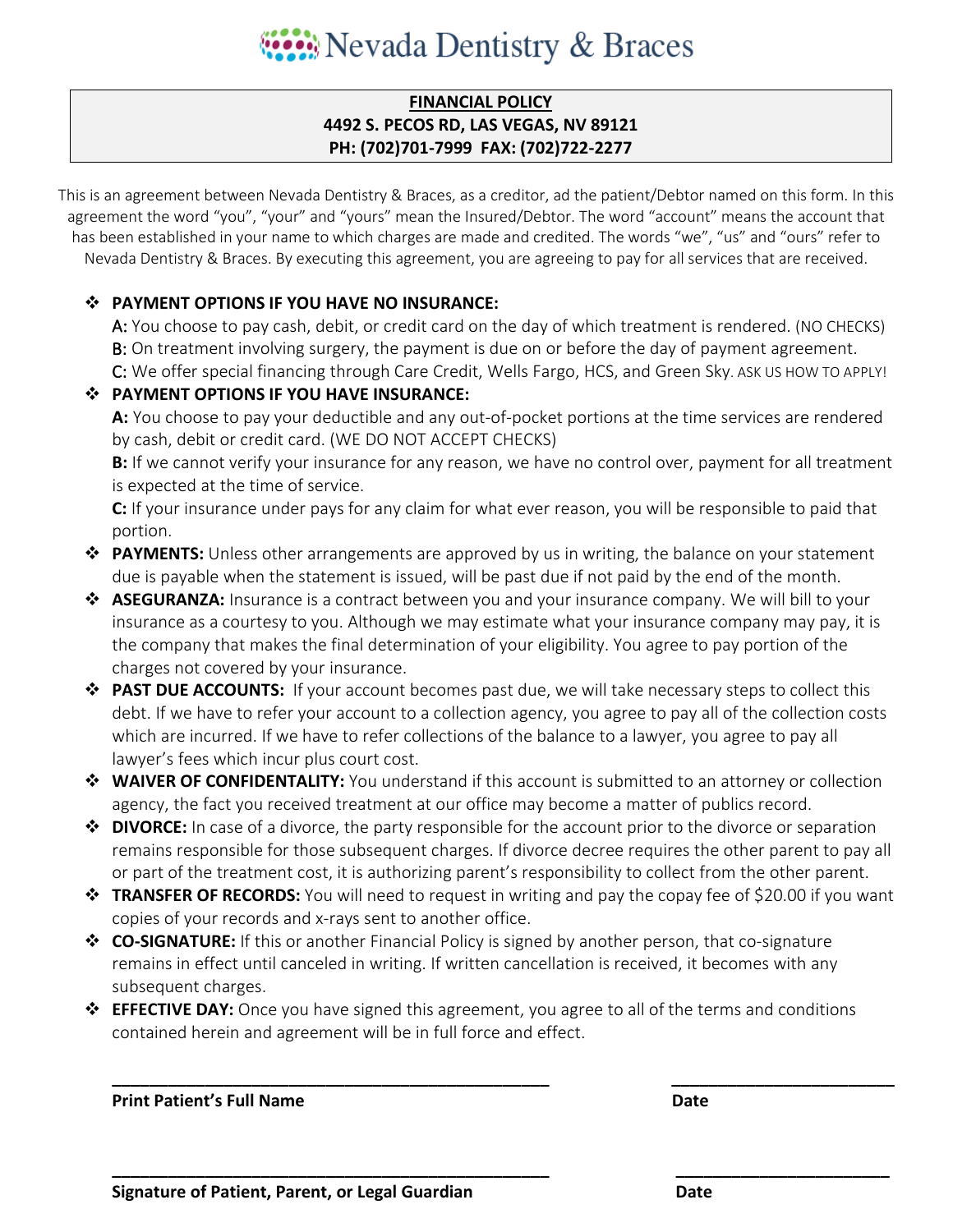## West Nevada Dentistry & Braces

#### **HIPPA COMPLIANCE PATIENT CONSENT FORM 4492 S. PECOS RD, LAS VEGAS, NV 89121 PH: (702)701-7999 FAX: (702)722-2277**

- Our notice of Privacy Practice Provides information about how we may use or disclose protected health information.
- The notice contains a patient's rights section describing your rights under the law. You ascertain that by your signature that you have reviewed our notice before signing this consent.
- The terms of the notice may change, if so, you will be notified at your next visit to update your signature/date.
- You have the right to restrict how your protected health information is used and disclosed for treatment, payment or healthcare operations. We are not required to agree with this restriction, but if we do, we shall honor this agreement.
- The HIPPA (Health Insurance Portability and Accountability Act of 1996) law allows for the use of the information for treatment, payment, or healthcare operations.
- By signing this form, you consent to our use and disclosure of your protected healthcare information and potentially anonymous usage in a publication. You have the right to revoke this consent in writing, signed by you. However, such a revocation will not be retroactive.

#### **By signing this form, I understand that:**

- Protected healthcare information may be disclosed or used for treatment, payment, or healthcare operations.
- $\hat{\mathbf{v}}$  The practice reserves the right to change the privacy policy as allowed by law.
- $\clubsuit$  The practice has the right to restrict the use of the information but the practice does not have to agree to those restrictions.
- $\clubsuit$  The practice has the right to revoke this consent in writing at any time and all full disclosure will then cease.
- $\clubsuit$  The practice may condition receipt of treatment upon execution of this consent.

#### **Authorization and Release:**

I authorize the dentist to release any information including the diagnosis and the records of any treatment or examination rendered to me or my child during the period of such Dental care to the third-party payers and/or health practitioners. I authorize and request my insurance company to pay directly to the dentist or dental group insurance benefits otherwise payable to me. I understand that my dental insurance carrier may pay less than the actual bill for services. I agree to be responsible for payment of all services rendered on my behalf or my dependents. I understand and agree with a collection service charge of fifty percent of the outstanding balance which will be added once my account becomes delinquent. An additional fee of one hundred and fifty dollars (\$150) will be charged in addition to court fees to cover any small claims for court filings.

|                                                                                                                                                                                                                                | * May we call, email or send a text to you to confirm appointments?               |  |  | <b>NO</b> |  |  |  |  |
|--------------------------------------------------------------------------------------------------------------------------------------------------------------------------------------------------------------------------------|-----------------------------------------------------------------------------------|--|--|-----------|--|--|--|--|
|                                                                                                                                                                                                                                | * May we leave a message on your answering machine at home or on your cell phone? |  |  |           |  |  |  |  |
|                                                                                                                                                                                                                                | * May we share pictures without name/last name on our website or social media?    |  |  |           |  |  |  |  |
|                                                                                                                                                                                                                                | * May we discuss your medical condition with any member of your family?           |  |  |           |  |  |  |  |
|                                                                                                                                                                                                                                | ❖ If yes, please list the name of the family members allowed:                     |  |  |           |  |  |  |  |
|                                                                                                                                                                                                                                |                                                                                   |  |  |           |  |  |  |  |
| This consent was signed by: the consent of the consent of the consent of the consent of the consent of the consent of the consent of the consent of the consent of the consent of the consent of the consent of the consent of |                                                                                   |  |  |           |  |  |  |  |
|                                                                                                                                                                                                                                | $\sqrt{2}$                                                                        |  |  |           |  |  |  |  |

 **(PRINT NAME PLEASE)**

**SIGNATURE:\_\_\_\_\_\_\_\_\_\_\_\_\_\_\_\_\_\_\_\_\_\_\_\_\_\_\_\_\_\_\_\_\_\_\_\_\_\_\_\_\_\_\_\_\_\_\_\_\_\_\_\_\_DATE:\_\_\_\_\_\_\_\_\_\_\_\_\_\_\_\_\_\_\_\_\_\_\_\_\_\_\_\_\_.**